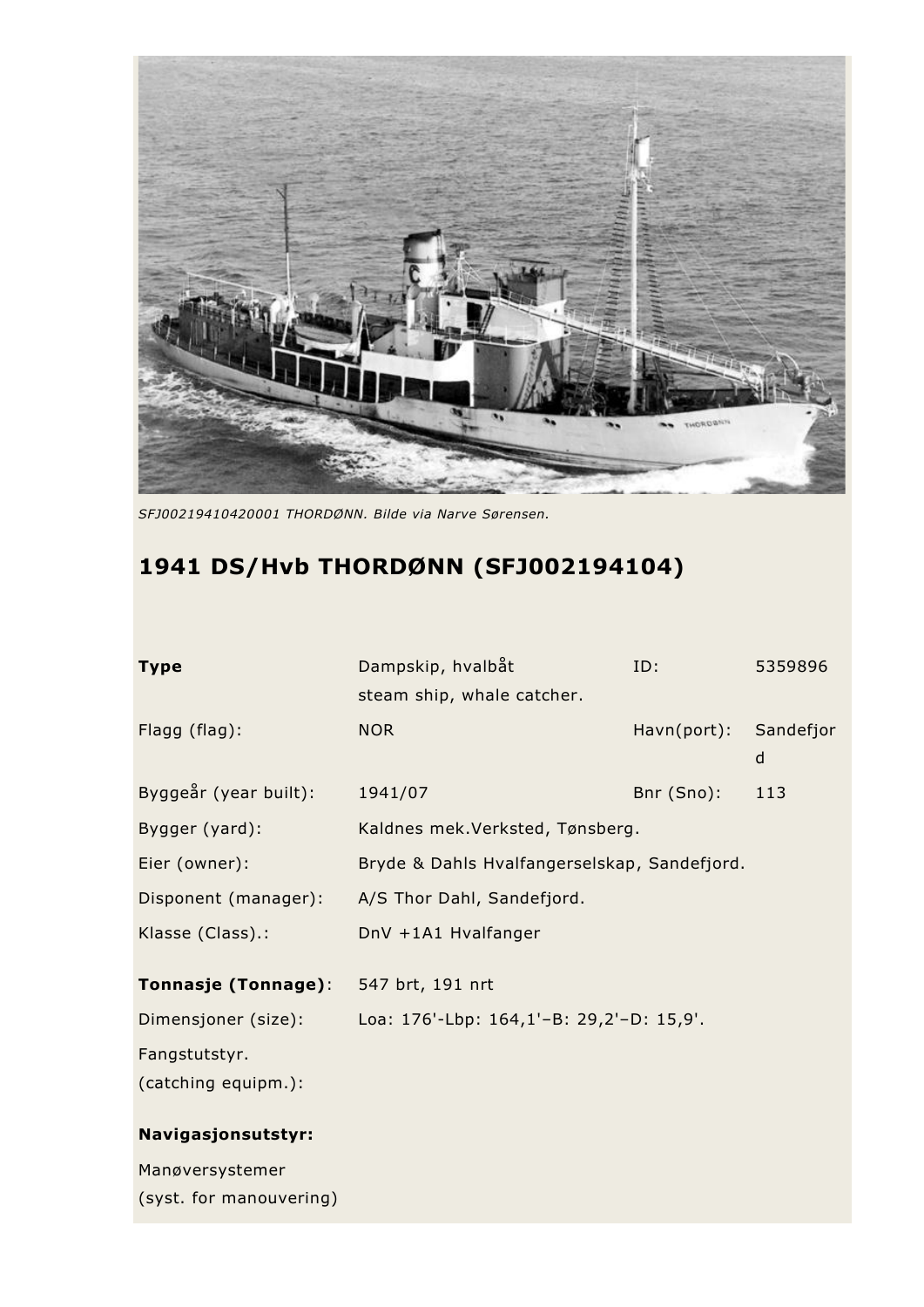| Dekksmaskineri                    |                                                                                                                                                                                                                                                                                                                                                                                                                                                                                                                                                                                                                                                                                                                                                                                                                                                                                                                                                                                                                                                                    |
|-----------------------------------|--------------------------------------------------------------------------------------------------------------------------------------------------------------------------------------------------------------------------------------------------------------------------------------------------------------------------------------------------------------------------------------------------------------------------------------------------------------------------------------------------------------------------------------------------------------------------------------------------------------------------------------------------------------------------------------------------------------------------------------------------------------------------------------------------------------------------------------------------------------------------------------------------------------------------------------------------------------------------------------------------------------------------------------------------------------------|
| (deck machinery):                 |                                                                                                                                                                                                                                                                                                                                                                                                                                                                                                                                                                                                                                                                                                                                                                                                                                                                                                                                                                                                                                                                    |
| Kommunikasjon<br>(comm.):         |                                                                                                                                                                                                                                                                                                                                                                                                                                                                                                                                                                                                                                                                                                                                                                                                                                                                                                                                                                                                                                                                    |
| Kallesignal (Call sign.):         | <b>LMLT</b>                                                                                                                                                                                                                                                                                                                                                                                                                                                                                                                                                                                                                                                                                                                                                                                                                                                                                                                                                                                                                                                        |
| <b>Fremdrift</b><br>(propulsion): | 1 stempel dampmaskin (steam reciprocating). Kaldnes<br>trippel ekspansjon (triple exp.), 3-sylinder, syl.diam.:<br>19,0"-32,5"-56,0", slag/stroke: 27,0". 393 NHK. Bygget<br>ved Kaldnes mek. Verksted, Tønsberg.                                                                                                                                                                                                                                                                                                                                                                                                                                                                                                                                                                                                                                                                                                                                                                                                                                                  |
| Fart/forbr.(speed/cons.)          |                                                                                                                                                                                                                                                                                                                                                                                                                                                                                                                                                                                                                                                                                                                                                                                                                                                                                                                                                                                                                                                                    |
| Hjelpemaskineri (aux):            |                                                                                                                                                                                                                                                                                                                                                                                                                                                                                                                                                                                                                                                                                                                                                                                                                                                                                                                                                                                                                                                                    |
| Tot.el.kraft (el.power):          |                                                                                                                                                                                                                                                                                                                                                                                                                                                                                                                                                                                                                                                                                                                                                                                                                                                                                                                                                                                                                                                                    |
| Kjele(r) (boiler):                | 2 oljefyrte dampkjeler (vannrørskjeler/water tube<br>boilers). Samlet heteflate 6.800 ft <sup>2</sup> . Damptrykk: 225 psi.<br>Bygget ved Kaldnes mek. Verksted, Tønsberg.                                                                                                                                                                                                                                                                                                                                                                                                                                                                                                                                                                                                                                                                                                                                                                                                                                                                                         |
| <b>Bemanning (crew):</b>          | pers,                                                                                                                                                                                                                                                                                                                                                                                                                                                                                                                                                                                                                                                                                                                                                                                                                                                                                                                                                                                                                                                              |
| Historikk:                        | 1941 Bygget som hvalbåt THORDØNN ved Kaldnes mek.<br>Verksted, Tønsberg for Bryde & Dahls Hvalfangerselskap<br>A/S (A/S Thor Dahl), Sandefjord. Overtatt på beddingen<br>av Den Tyske Kriegsmarine. Omdøpt til. Sjøsatt 29/04,<br>levert 01/07.<br>Satt inn i tjeneste 04/07 som SEELÖWE V-5508 ved 55.<br>Vorpostenflottille stasjonert på norges vestkyst under<br>KSV 6 (Küstensicherungsverband) i Florvåg.<br>1942 Satt i tjeneste som bevoktningsbåt SEELÖWE V-<br>5302 ved 53 Vorpostenflotille som eskorte og<br>sikkerhetsfartøy. I aktiv tjeneste fra 15/03 med base i<br>Stavanger under KSV 5.<br>1945 Var i tjeneste som kystbevoktningsbåt V-5302 og<br>stasjonert i 53. Vorpostenflottille, Måløy i avd. 5.<br>Küstensicherungsverband, Bergen ved krigens slutt.<br>Overført til den tyske minesveiper administrasjonen.<br>Omdøpt til SEELÖWE M. 2008.<br>1947 Overtatt av Bryde & Dahls Hvalfangerselskap (A/S<br>Thor Dahl), Sandefjord. Ombygget til hvalbåt.<br>Omdøpt til THORDØNN.<br>Fanget for <b>SIR JAMES CLARK ROSS</b> -ekspedisjonen |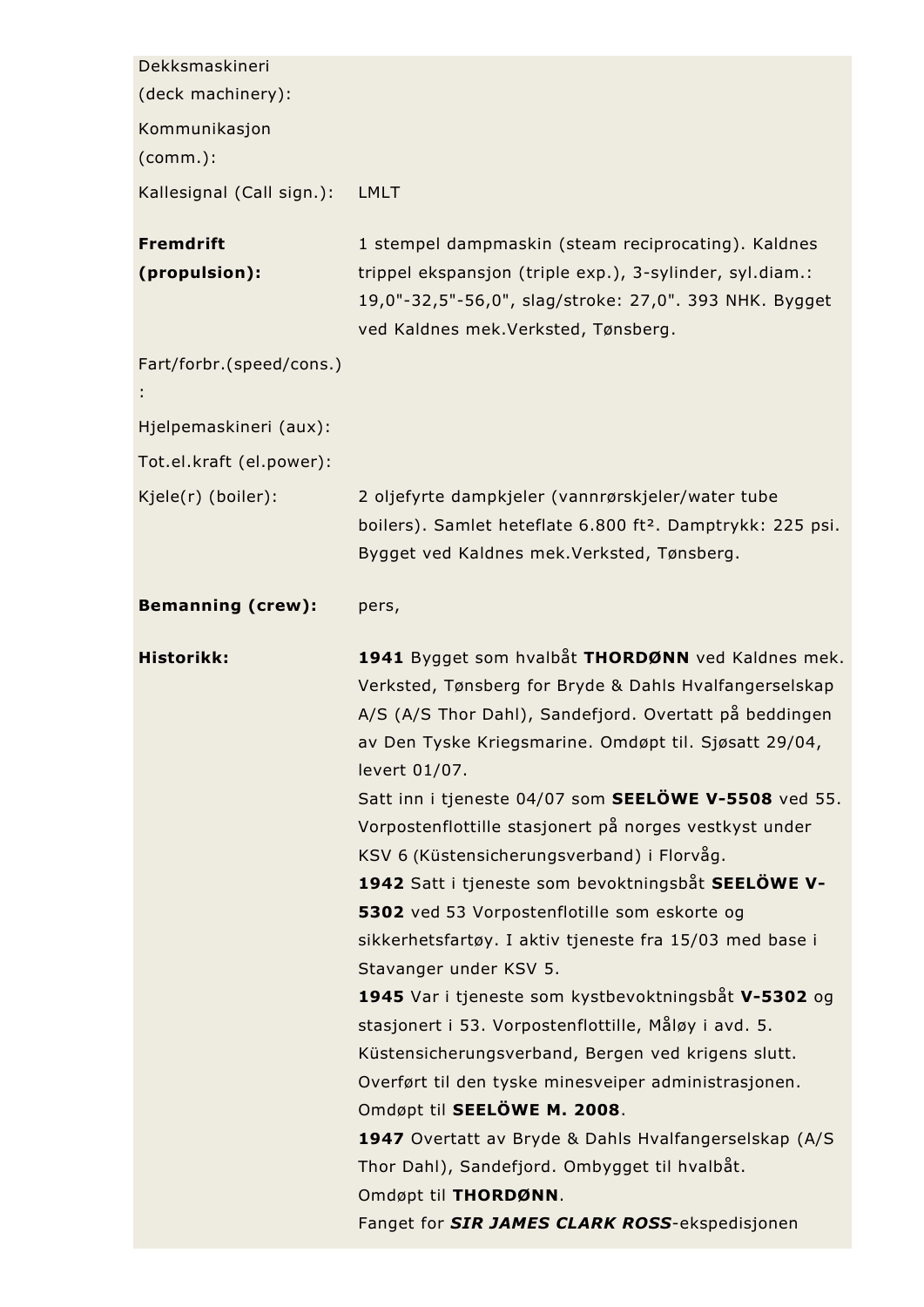sesongen 1947/48. Skytter var Johs Andreassen, Onsøy. **1948** Fangsten avblåst 31/03. **THORDØNN** og *KOS 28*, som begge fanget for *SIR JAMES CLARK ROSS* denne sesongen, anløp Las Palmas 23/04 og ankom Sandefjord 02/05.

Fanget for Fl/k *THORSHAMMER* for sesongen 1948/49. Spermhvalfangst begynte startet 19/11 og langhvalfangst 15/12. Skytter var Hans Hansen, Larvik.

**1949** Sesongen 1948/49 avsluttet 26/03 og resultatet ble totalt 112.999 fat.

Gikk fra Sandefjord med de andre hvalbåtene.Møtte kokeriet *THORSHAMMER* 27/11 i Cape Town, Sør-Afrika. Framme på feltet 08/12. Fangsten startet 22/12. Skytter var Theodor Olsen, Tjøme

**1950** Sesongen avsluttet 16/03. Resultatet ble totalt 84.230 fat hvalolje. Skytter var Arthur Støkken Nilsen. **1951** Skytter for sesongen 1951/52 var Kurt Baglo, Tønsberg.

**1954** Lagt om til dieselmotordrift og modernisert. Installert en dieselmotor, Sulzer 8TPD48. 2.400 BHK. Skytter for sesongene 1954/57 var Kurt Baglo, Tønsberg. **1957** Fanget for *THORSHØVDI*-ekspedisjonen sesongene 1957/62 med Kurt Baglo som skytter.

**1962** Fanget for *THORSHØVDI* for sesongen 1962/63. Skytter var Tor Vermeli, Sandefjord

**1963** Fanget for *THORSHØVDI*-ekspedisjonen sesongen 1963/64. Skytter var Kurt Baglo.

**1964** Anløp Cape Town 12/04 på vei hjem. Deltok som fangstbåt for *Fl/k THORSHAVET* for sesongene 1964/67 som ble den siste sesongen. Skytter og fører var Reidar W. Olsen, Sandefjord. Maskinsjef var Odd Hammer Andersen frem til sesongen 1965/66. For sesongen 1966/67 var Kåre M. Arnesen maskinsjef **1969** Solgt 25/06 til Christiania Spigerverk forhugging i Grimstad

**History in English: 1941** Ordered and built as whale catcher **THORDØNN** by Kaldnes mek. Verksted, Tønsberg. Seized by the German Navy upon completion and renamed **SEELÖWE**. Launched on 29/04-1941 and delivered on 01/07-1941 as voorpostenboot (patrol vessel). Put into service as **V-5508** from 04/07 at 55.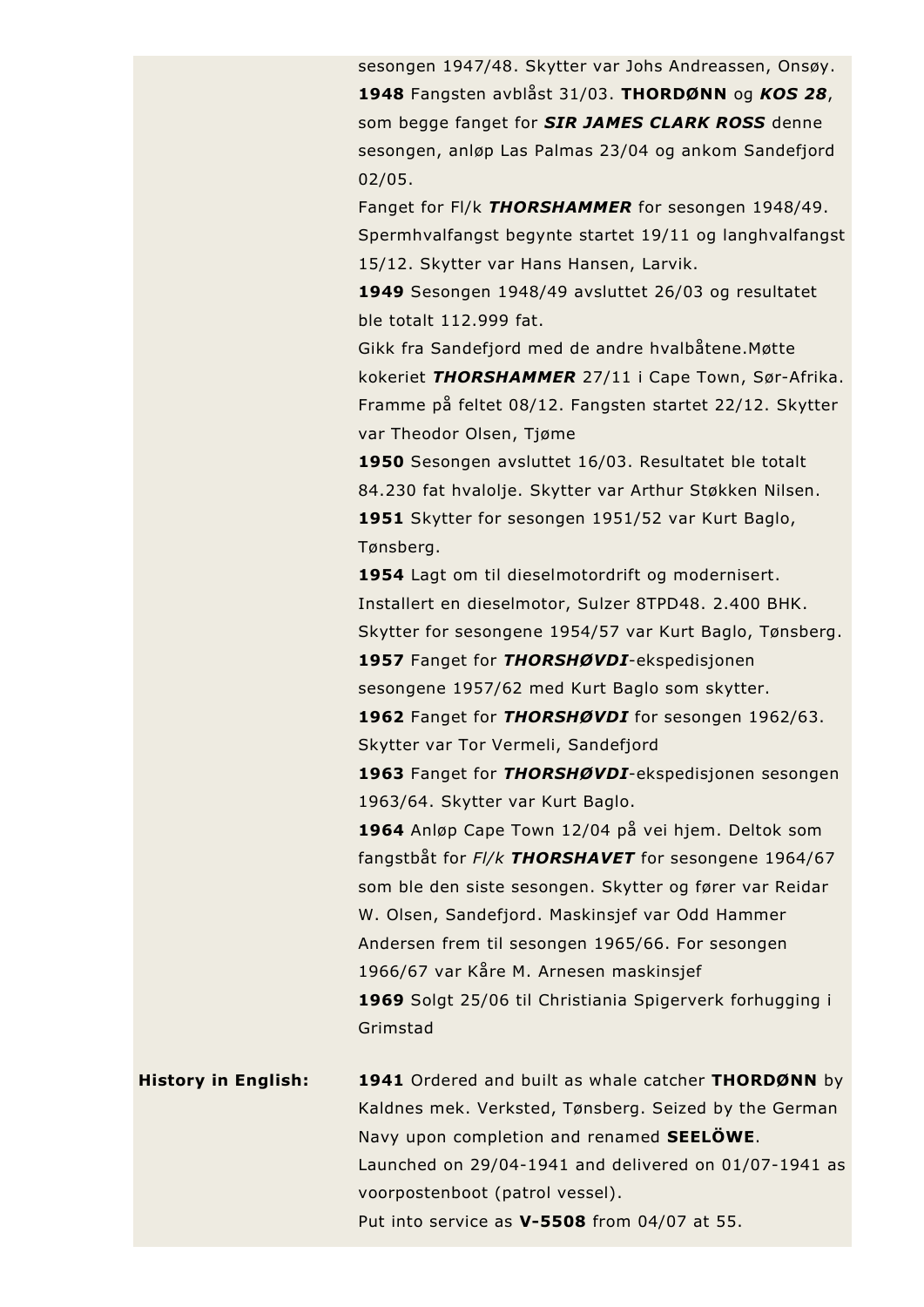Vorpostenflottille stationed on Norway's west coast under KSV 6 (Küstensicherungsverband), local security service, Florvåg.

**1942** Put into service as a coast guard boat **SEELÖWE V-5302** at 53 Vorpostenflotille as an escort and security vessel. In active service from 15/03 based in Stavanger under KSV 5.

**1945** Was in service as coastal surveillance boat **V-5302** and stationed in 53rd Vorpostenflottille, Måløy in dept. 5. Küstensicherungsverband, Bergen at the end of the war. Used as a minesweeper by the Norwegian Government. **1947** Taken over by Bryde & Dahls Hvalfangerselskap (later name Thor Dahls Hvalfangerselskap A/S (A/S Thor Dahl, manager)), Sandefjord, converted to a whale catcher.

The old **TORDØNN** from 1925 is renamed **VARANGSJØ** during a stay at Framnæs mek. Værksted in July. Catching the **SIR JAMES CLARK ROSS** expedition in the 1947/48 whaling season. The shooter was Johs Andreassen, Onsøy.

**1948** The catch is called off on 31/03 and the expedition begins on the way home. **THORDØNN** and **KOS 28**, who both caught for **SIR JAMES CLARK ROSS** this season, arrived in Las Palmas 23/04 and arrived port of Sandefjord 02/05

Went to the ice with **Fl/F THORSHAMMER** for the 1948/49 season. Sperm whaling began on 19/11 and baleen whaling 15/12-1948. The shooter was Hans Hansen, Larvik.

**1949** The 1948/49 season ends 26/03-1949 and the result was a total of 112,999 barrels.

Went from Sandefjord with the other whale catchers. Meets the factory ship **THORSHAMMER** in Cape Town 27/11. The expedition continues to the ice and arrives on the whaling ground 08/12-1949. The catch started 22/12. The shooter was Theodor Olsen, Tjøme **1950** The season ended 16/03-1950. The result was a

total of 84,230 barrels of whale oil. The shooter was Arthur Støkken Nilsen

**1951** The shooter for the 1951/52 season was Kurt Baglo, Tønsberg.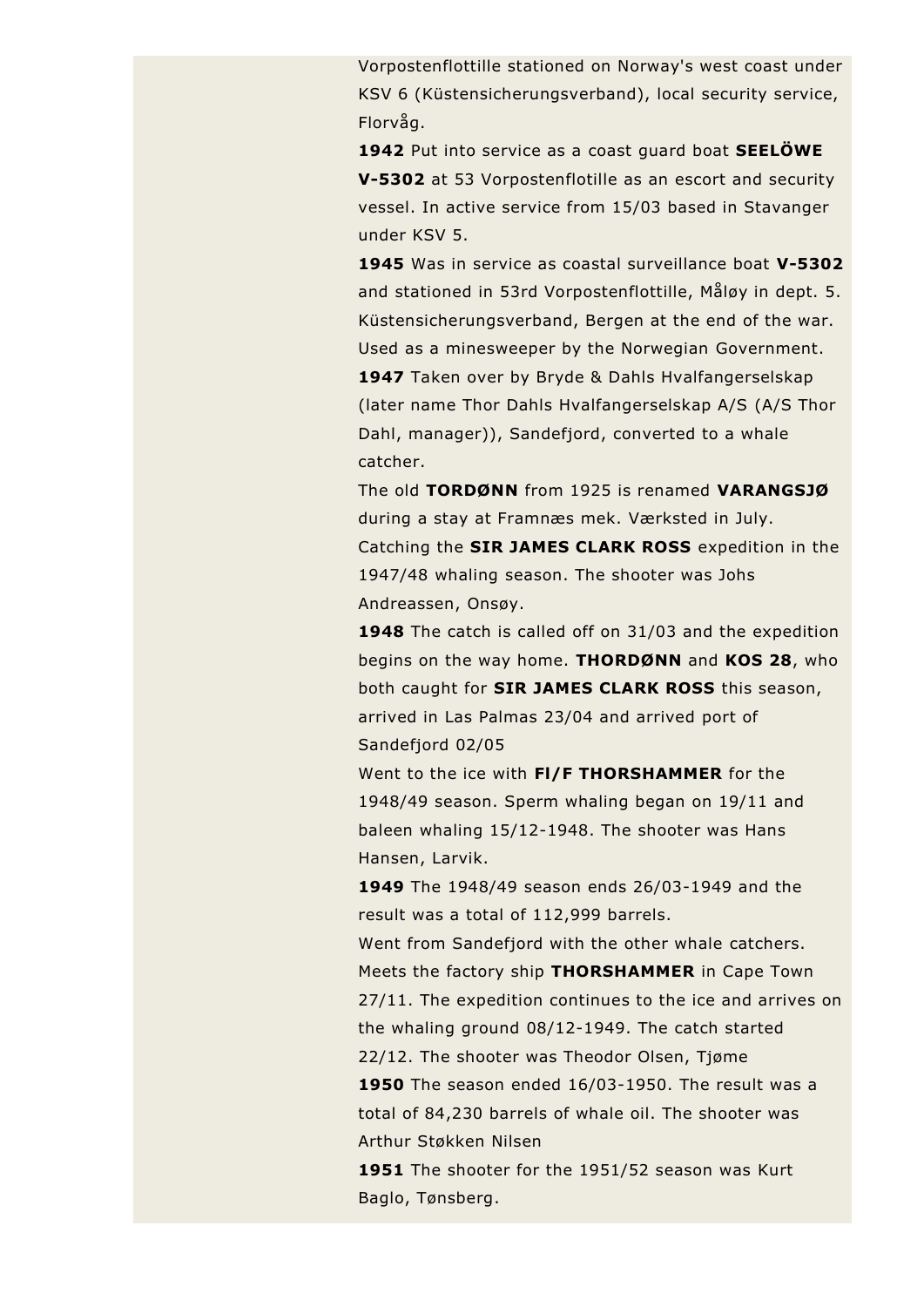**1954** Converted to diesel engine operation and modernized. A diesel engine, type SULZER 8TPD48/1954, 2,400 BHK inserted as propulsion.

The shooter for the 1954/55 season was Kurt Baglo, Tønsberg.

**1955** The shooter for the 1955/56 season was Kurt Baglo, Tønsberg.

**1956** The shooter for the 1956/57 season was Kurt Baglo, Tønsberg.

**1957** To the ice as catcher for the **THORSHØVDI** expedition in the 1957/58 season with Kurt Baglo as shooter.

**1958** Catcher for **THORSHØVDI**. The shooter for the 1958/59 season was Kurt Baglo, Tønsberg.

**1959** Catcher for **THORSHØVDI**. The shooter for the 1959/60 season was Kurt Baglo, Tønsberg.

**1960** Catcher for **THORSHØVDI**. The shooter for the 1960/61 season was Kurt Baglo, Tønsberg.

**1961** Catcher for **THORSHØVDI**. The shooter for the 1961/62 season was Kurt Baglo, Tønsberg.

**1962** Catcher for **THORSHØVDI** for the 1962/63 season. The shooter was Tor Vermeli, Sandefjord

**1963** Catcher for the **THORSHØVDI** expedition in the 1963/64 season. Shooter was Kurt Baglo.

1964 Arrived in Cape Town 12/04 on the way home. Participated as a catcher for **Fl/F THORSHAVET** for the seasons 1964/65, 1965/66 and 1966/67 which was the last season. Shooter and master was Reidar W. Olsen, Sandefjord. The chief engineer was Odd Hammer Andersen until the 1965/66 season. For the 1966/67 season, Kåre M. Arnesen was chief engineer **1969** Sold to Christiania Spigerverk 25 / 06-1969 for hugging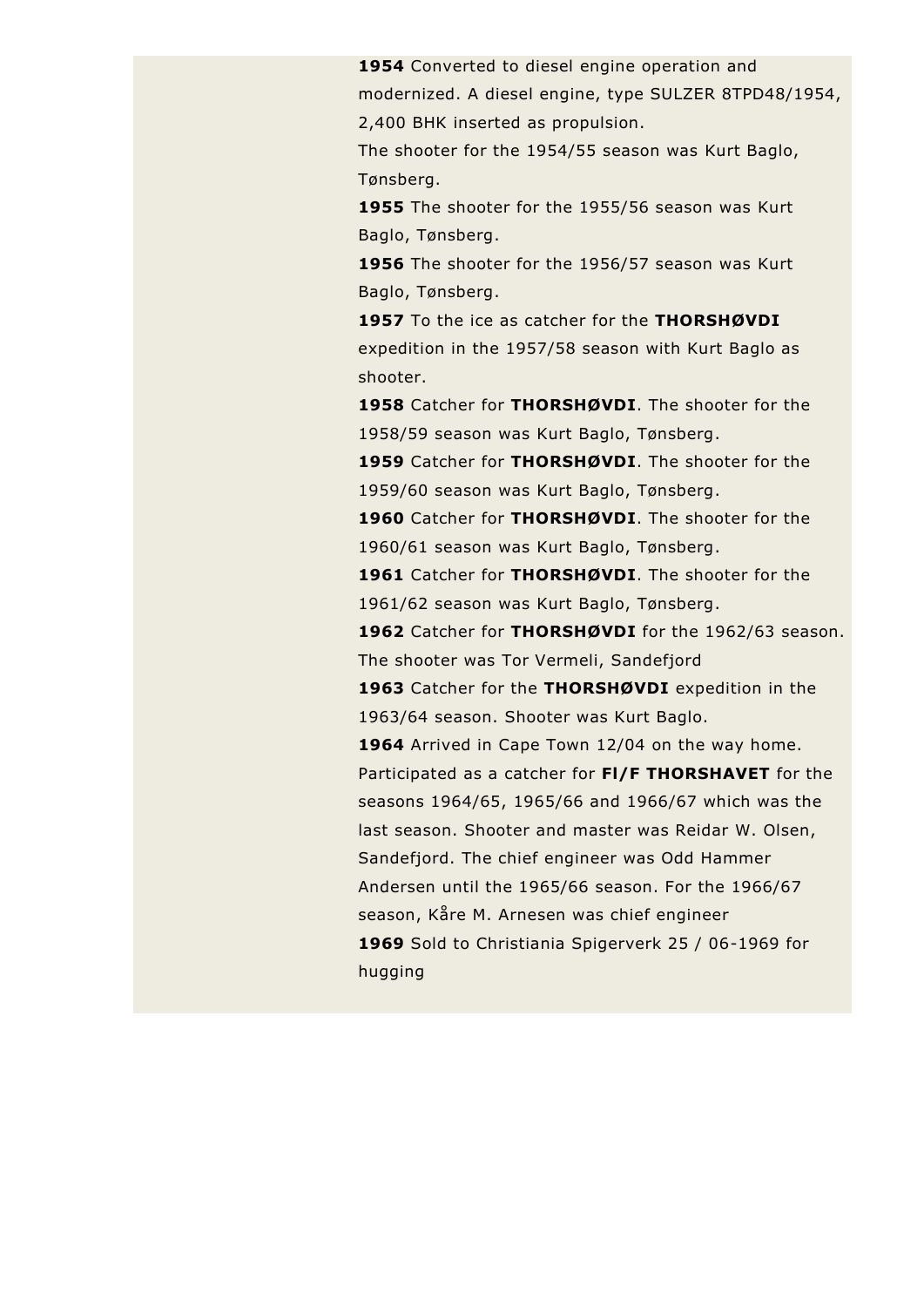

*SFJ00219410420002 THORDØNN som SEELÖWE under krigen. Bilde via Anders Christiansen.*



*SFJ00219410420003 THORDØNN som SEELÖWE under krigen. Bilde via Anders Christiansen.*